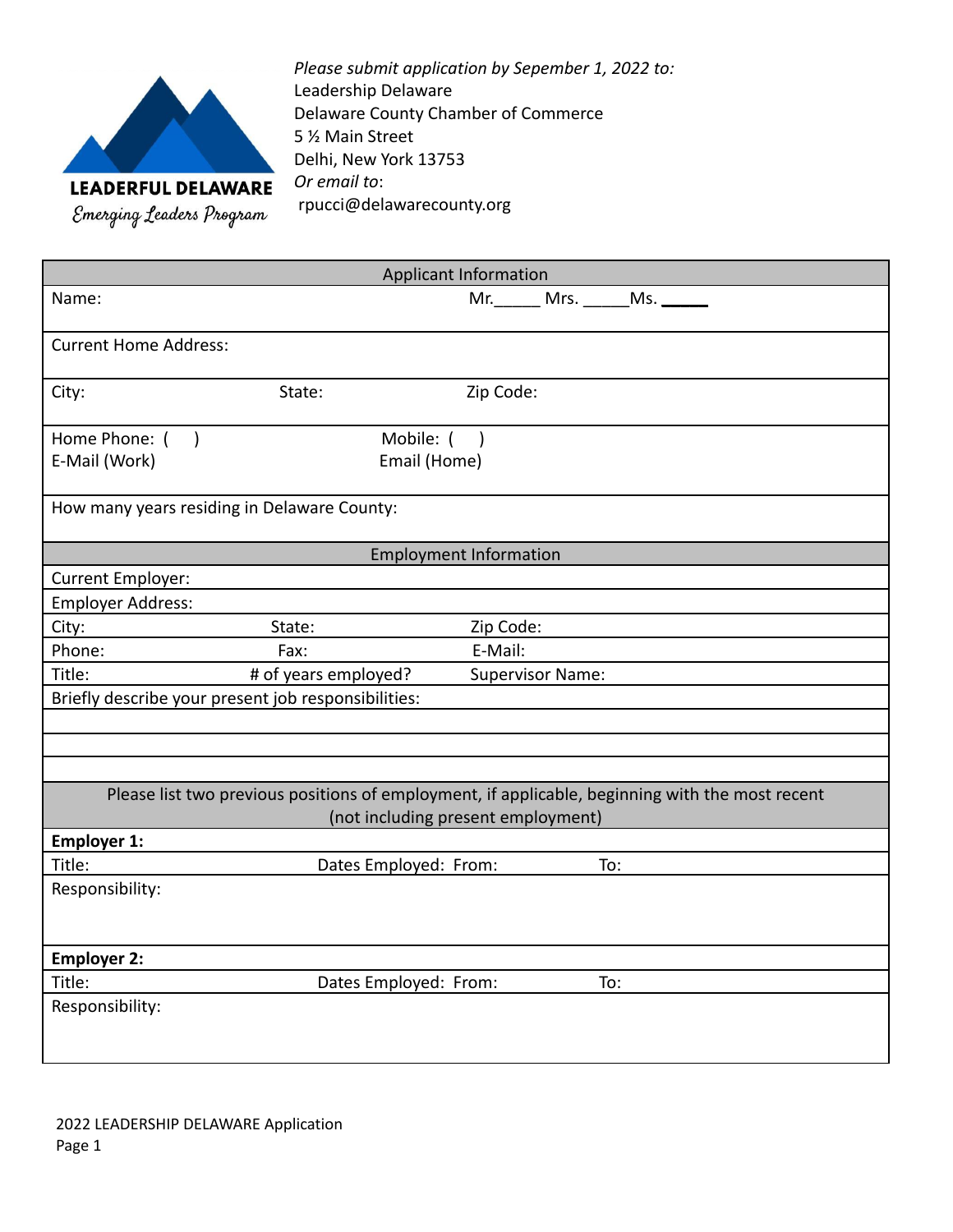| <b>Civic/Community Service</b>                                          |                        |     |  |  |  |
|-------------------------------------------------------------------------|------------------------|-----|--|--|--|
| Please list any past or present community service involvement (if any): |                        |     |  |  |  |
| Organization:                                                           |                        |     |  |  |  |
| Position:                                                               | Date of Service: From: | To: |  |  |  |
| Description of responsibilities:                                        |                        |     |  |  |  |
|                                                                         |                        |     |  |  |  |
|                                                                         |                        |     |  |  |  |
|                                                                         |                        |     |  |  |  |
|                                                                         |                        |     |  |  |  |
| Organization:                                                           |                        |     |  |  |  |
| Position:                                                               | Date of Service: From: | To: |  |  |  |
| Description of responsibilities:                                        |                        |     |  |  |  |
|                                                                         |                        |     |  |  |  |
|                                                                         |                        |     |  |  |  |
|                                                                         |                        |     |  |  |  |
|                                                                         |                        |     |  |  |  |

| <b>General Information</b>                                         |  |  |
|--------------------------------------------------------------------|--|--|
| How did you learn about the Leadership Delaware Program?           |  |  |
|                                                                    |  |  |
|                                                                    |  |  |
|                                                                    |  |  |
|                                                                    |  |  |
| Why do you wish to participate in the Leadership Delaware Program? |  |  |
|                                                                    |  |  |
|                                                                    |  |  |
|                                                                    |  |  |
|                                                                    |  |  |
|                                                                    |  |  |
|                                                                    |  |  |
|                                                                    |  |  |
|                                                                    |  |  |
|                                                                    |  |  |
|                                                                    |  |  |

| Program Fee                                 |  |                          |  |  |
|---------------------------------------------|--|--------------------------|--|--|
| The Leadership Delaware fee is \$300.       |  |                          |  |  |
| Please indicate method of payment below:    |  |                          |  |  |
| My Sponsor will pay the program fee         |  | will pay the program fee |  |  |
| My Sponsor and I will share the program fee |  |                          |  |  |
| Comments:                                   |  |                          |  |  |

2022 LEADERSHIP DELAWARE Application Page 2